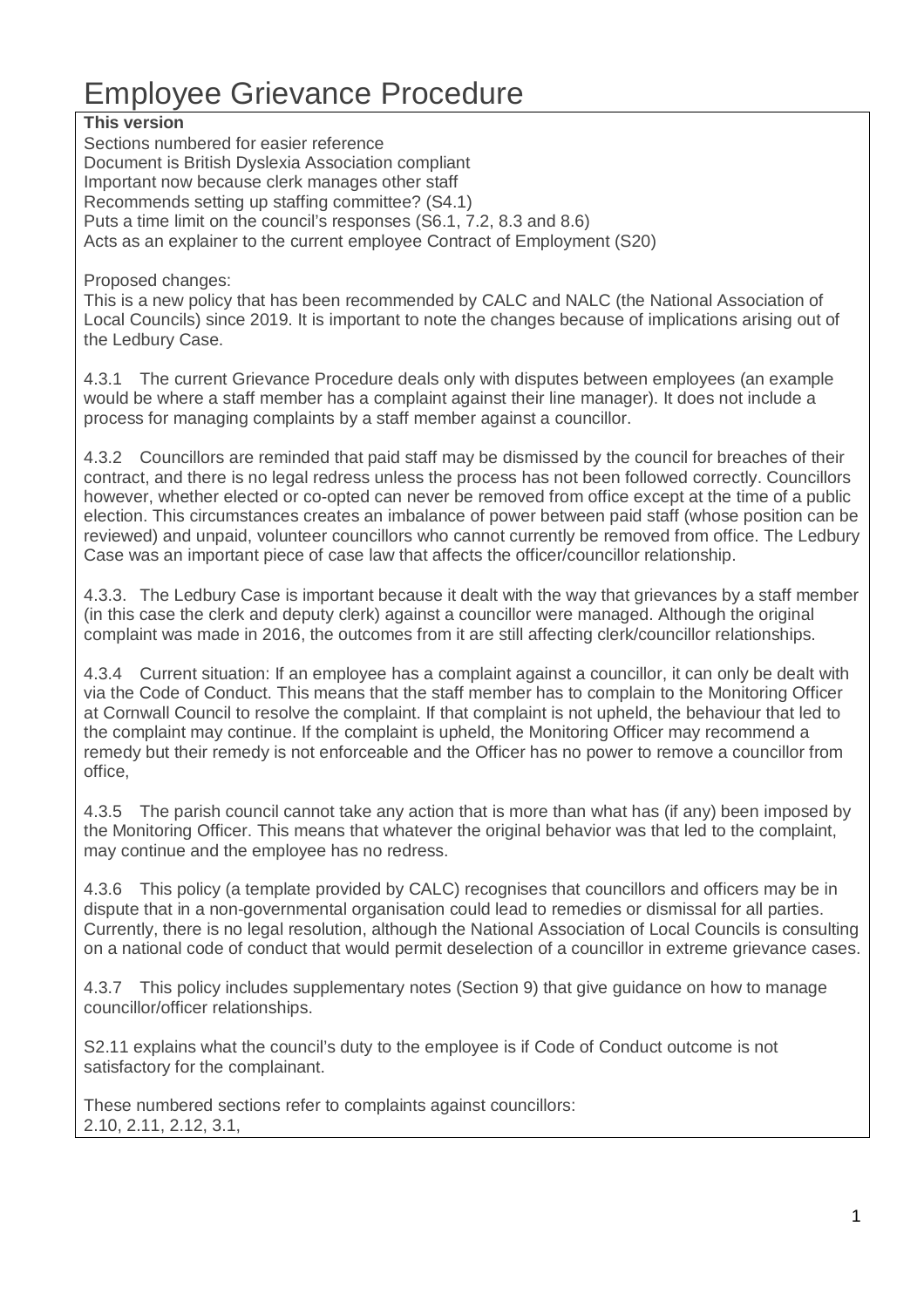# Employee Grievance Procedure

### **1.0 Introduction**

1.1 This policy is based on and complies with the 2015 ACAS Code of Practice<sup>1</sup> It also takes account of the ACAS guide on discipline and grievances at work. It aims to encourage and maintain good relationships between the Council and its employees by treating grievances seriously and resolving them as quickly as possible. It sets out the arrangements for employees to raise their concerns, problems or complaints about their employment with the Council. The policy will be applied fairly, consistently and in accordance with the Equality Act 2010.

1.2 Many problems can be raised and settled during the course of everyday working relationships. Employees should aim to settle most grievances informally with their line manager.

#### **2.0 This policy confirms**

2.1 Employees have the right to be accompanied or represented at a grievance meeting or appeal by a companion who can be a workplace colleague, a trade union representative or a trade union official. This includes any meeting held with them to hear about, gather facts about, discuss, consider or resolve their grievance. The companion will be permitted to address the grievance/appeal meetings, to present the employee's case for their grievance/appeal and to confer with the employee. The companion cannot answer questions put to the employee, address the meeting against the employee's wishes or prevent the employee from explaining his/her case.

2.2 The Council will give employees reasonable notice of the date of the grievance/appeal meetings. Employees and their companions must make all reasonable efforts to attend. If the companion is not available for the proposed date of the meeting, the employee can request a postponement and can propose an alternative date that is within five working days of the original meeting date unless it is unreasonable not to propose a later date

2.3 Any changes to specified time limits must be agreed by the employee and the Council

2.4 An employee has the right to appeal against the decision about his/her grievance. The appeal decision is final

2.5 Information about an employee's grievance will be restricted to those involved in the grievance process. A record of the reason for the grievance, its outcome and action taken is confidential to the employee. The employee's grievance records will be held by the Council in accordance with the General Data Protection Regulation (GDPR)

2.6 Audio or video recordings of the proceedings at any stage of the grievance procedure are prohibited, unless agreed by all affected parties as a reasonable adjustment that takes account of an employee's medical condition

2.7 If an employee who is already subject to a disciplinary process raises a grievance, the grievance will normally be heard after completion of the disciplinary procedure

2.8 If a grievance is not upheld, no disciplinary action will be taken against an employee if they raised the grievance in good faith

2.9 The Council may consider mediation at any stage of the grievance procedure where appropriate, (for example where there have been communication breakdowns or allegations of bullying or harassment). Mediation is a dispute resolution process which requires the consent of affected parties

2.10 Employees can use all stages of the grievance procedure if the complaint is not a code of

<sup>1</sup>www.acas.org.uk/index.aspx?articleid=2174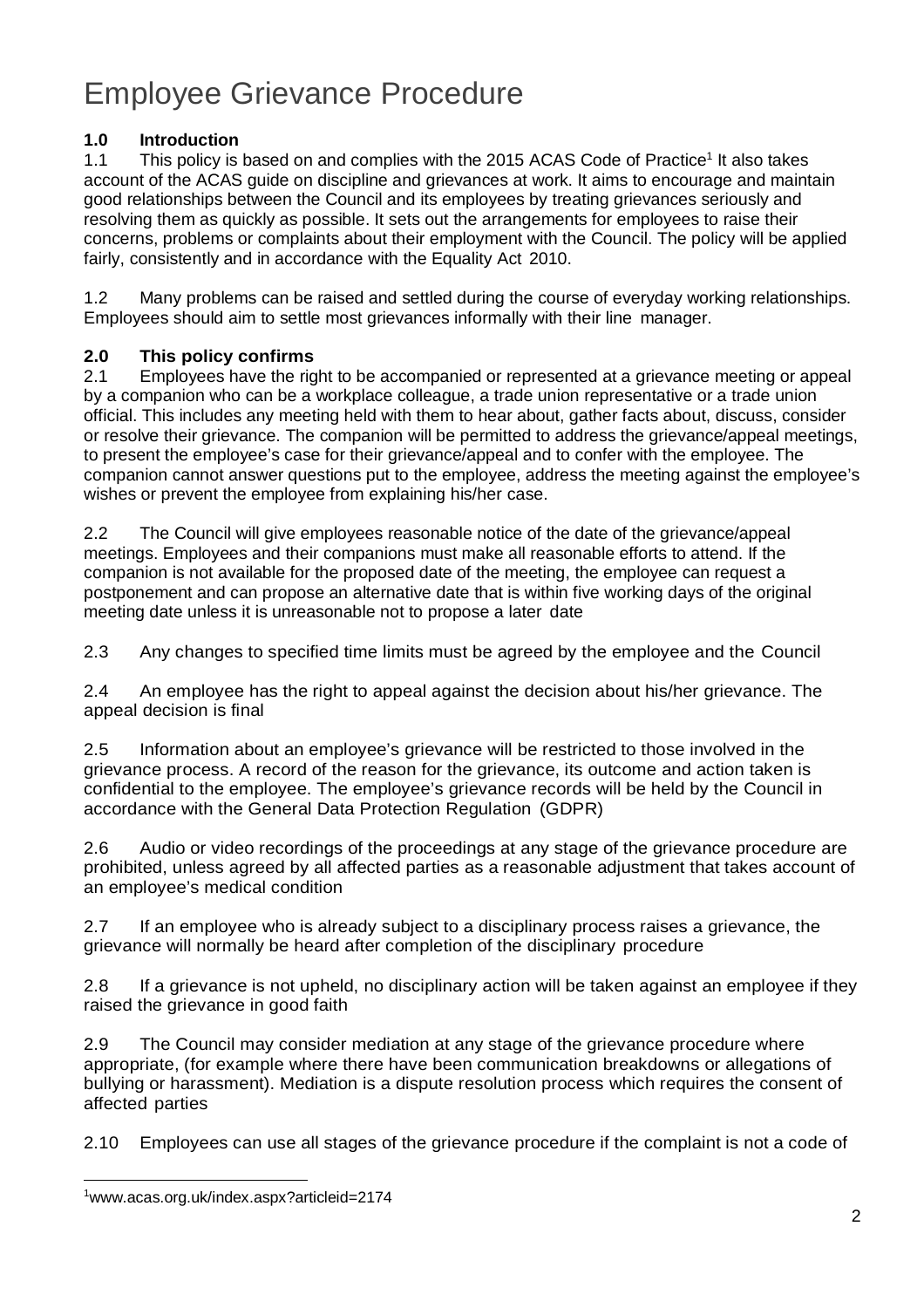conduct complaint about a councillor. Employees can use the informal stage of the council's grievance procedure to deal with all grievance issues, including a complaint about a councillor Employees cannot use the formal stages of the council's grievance procedure for a code of conduct complaint about a councillor. If the complaint about the councillor is not resolved at the informal stage, the employee can contact the monitoring officer of the council who will inform the employee whether or not the complaint can be dealt with under the code of conduct. If it does not concern the code of conduct, the employee can make a formal complaint under the council's grievance procedure.

2.11 If the grievance is a code of conduct complaint against a councillor, the employee cannot proceed with it beyond the informal stage of the council's grievance procedure. However, whatever the complaint, the council has a duty of care to its employees. It must take all reasonable steps to ensure employees have a safe working environment, for example by undertaking risk assessments, by ensuring staff and councillors are properly trained and by protecting staff from bullying, harassment and all forms of discrimination

2.12 If an employee considers that the grievance concerns his or her safety within the working environment, whether or not it also concerns a complaint against a councillor, the employee should raise these safety concerns with his or her line manager at the informal stage of the grievance procedure. The council will consider whether it should take further action in this matter in accordance with any of its employment policies (for example its health and safety policy or its dignity at work policy) and in accordance with the code of conduct regime

## **3.0 Informal grievance procedure**

3.1 The Council and its employees benefit if grievances are resolved informally and as quickly as possible. As soon as a problem arises, the employee should raise it with their manager to see if an informal solution is possible. Both should try to resolve the matter at this stage. If the employee does not want to discuss the grievance with their manager (for example, because it concerns the manager), the employee should contact the Chairman of the staffing committee or, if appropriate, another member of the staffing committee. If the employee's complaint is about a councillor, it may be appropriate to involve that councillor at the informal stage. This will require both the employee's and the councillor's consent.

## **4.0 Formal grievance procedure**

4.1 If it is not possible to resolve the grievance informally and the employee's complaint is not one that should be dealt with as a code of conduct complaint (see above), the employee may submit a formal grievance. It should be submitted in writing to the Chairman of the staffing committee.

4.2 The staffing committee will appoint a sub-committee of three members to hear the grievance. The sub-committee will appoint a Chairman from one of its members. No councillor with direct involvement in the matter shall be appointed to the sub-committee.

## **5.0 Investigation**

5.1 If the sub-committee decides that it is appropriate, (e.g. if the grievance is complex), it may appoint an investigator to carry out an investigation before the grievance meeting to establish the facts of the case. The investigation may include interviews (e.g. the employee submitting the grievance, other employees, councillors or members of the public).

5.2 The investigator will summarise their findings (usually within an investigation report) and present their findings to the sub-committee.

## **6.0 Notification**

6.1 Within 10 working days of the Council receiving the employee's grievance (this may be longer if there is an investigation), the employee will normally be asked, in writing, to attend a grievance meeting. The written notification will include the following:

• the names of its Chairman and other members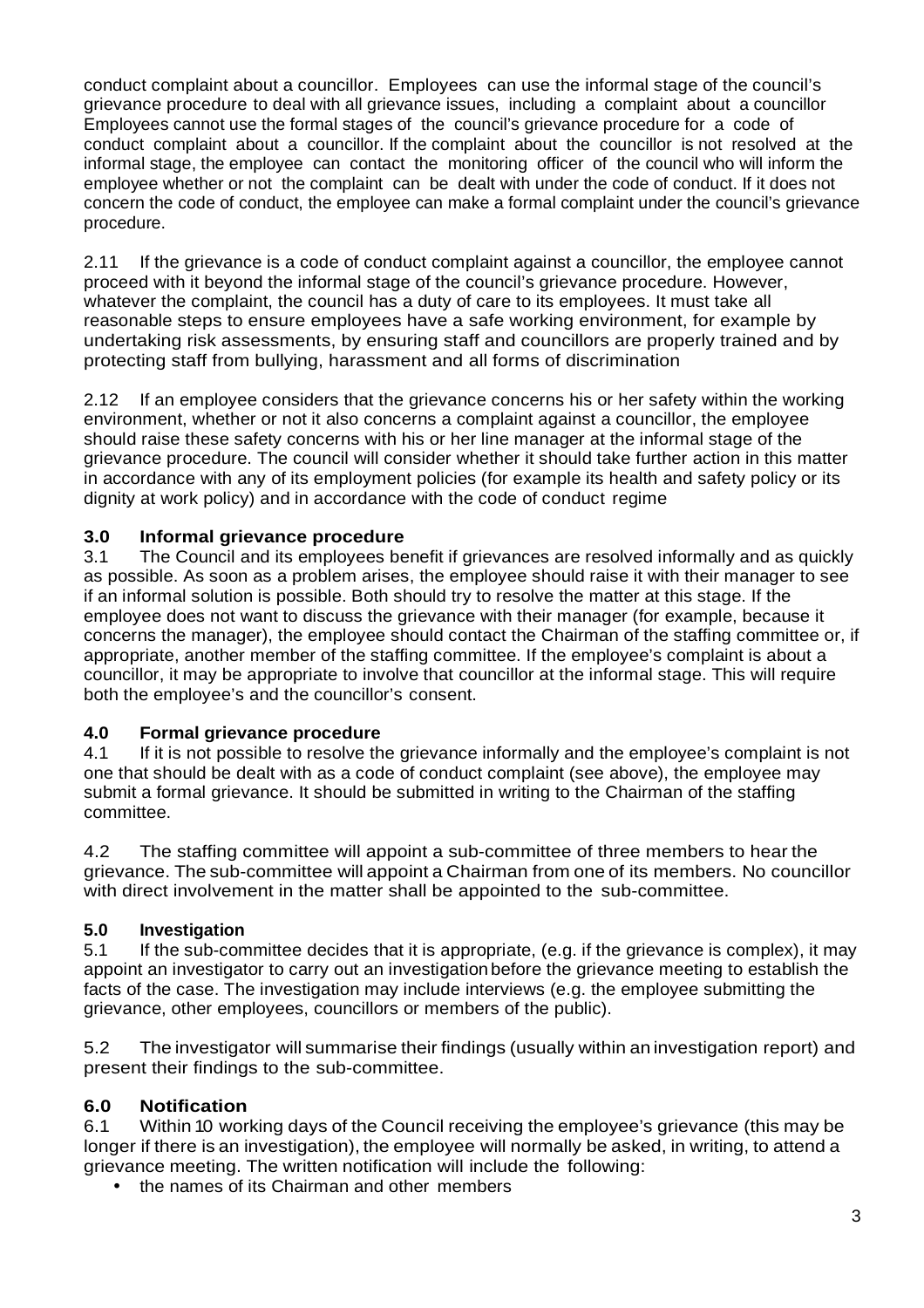- the date, time and place for the meeting. The employee will be given reasonable notice of the meeting which will normally be within 25 working days of when the Council received the grievance
- the employee's right to be accompanied by a workplace colleague, a trade union representative or a trade union official
- a copy of the Council's grievance policy
- confirmation that, if necessary, witnesses may attend (or submit witness statements) on the employee's behalf and that the employee should provide the names of his/her witnesses as soon as possible before the meeting
- confirmation that the employee will provide the Council with any supporting evidence in advance of the meeting, usually with at least two days' notice
- findings of the investigation if there has been an investigation
- an invitation for the employee to request any adjustments to be made for the hearing (for example where a person has a health condition).

#### **7.0 The grievance meeting**

7.1 At the grievance meeting:

- the Chairman will introduce the members of the sub-committee to the employee
- the employee (or companion) will set out the grievance and present the evidence
- the Chairman will ask the employee questions about the information presented and will want to understand what action does they wants the Council to take
- any member of the sub-committee and the employee (or the companion) may question any witness
- the employee (or companion) will have the opportunity to sum up the case
- a grievance meeting may be adjourned to allow matters that were raised during the meeting to be investigated by the sub-committee.

7.2 The Chairman will provide the employee with the sub-committee's decision, in writing, usually within five working days of the meeting. The letter will notify the employee of the action, if any, that the Council will take and of the employee's right to appeal.

#### **8.0 The appeal**

8.1 If an employee decides that their grievance has not been satisfactorily resolved by the subcommittee, they may submit a written appeal to the staffing committee. An appeal must be received by the Council within five working days of the employee receiving the sub-committee's decision and must specify the grounds of appeal.

8.2 Appeals may be raised on a number of grounds, eg

- a failure by the Council to follow its grievance policy
- the decision was not supported by the evidence
- the action proposed by the sub-committee was inadequate/inappropriate
- new evidence has come to light since the grievance meeting.

8.2 The appeal will be heard by a panel of three members of the staffing committee who have not previously been involved in the case. There may be insufficient members of the staffing committee who have not previously been involved. If so, the appeal panel will be a committee of three Council members who may include members of the staffing committee. The appeal panel will appoint a Chairman from one of its members.

8.3 The employee will be notified, in writing, usually within 10 working days of receipt of the appeal of the time, date and place of the appeal meeting. The meeting will normally take place within 25 working days of the Council's receipt of the appeal. The employee will be advised that they may be accompanied by a workplace colleague, a trade union representative or a trade union official.

- 8.4 At the appeal meeting, the Chairman will:
	- introduce the panel members to the employee